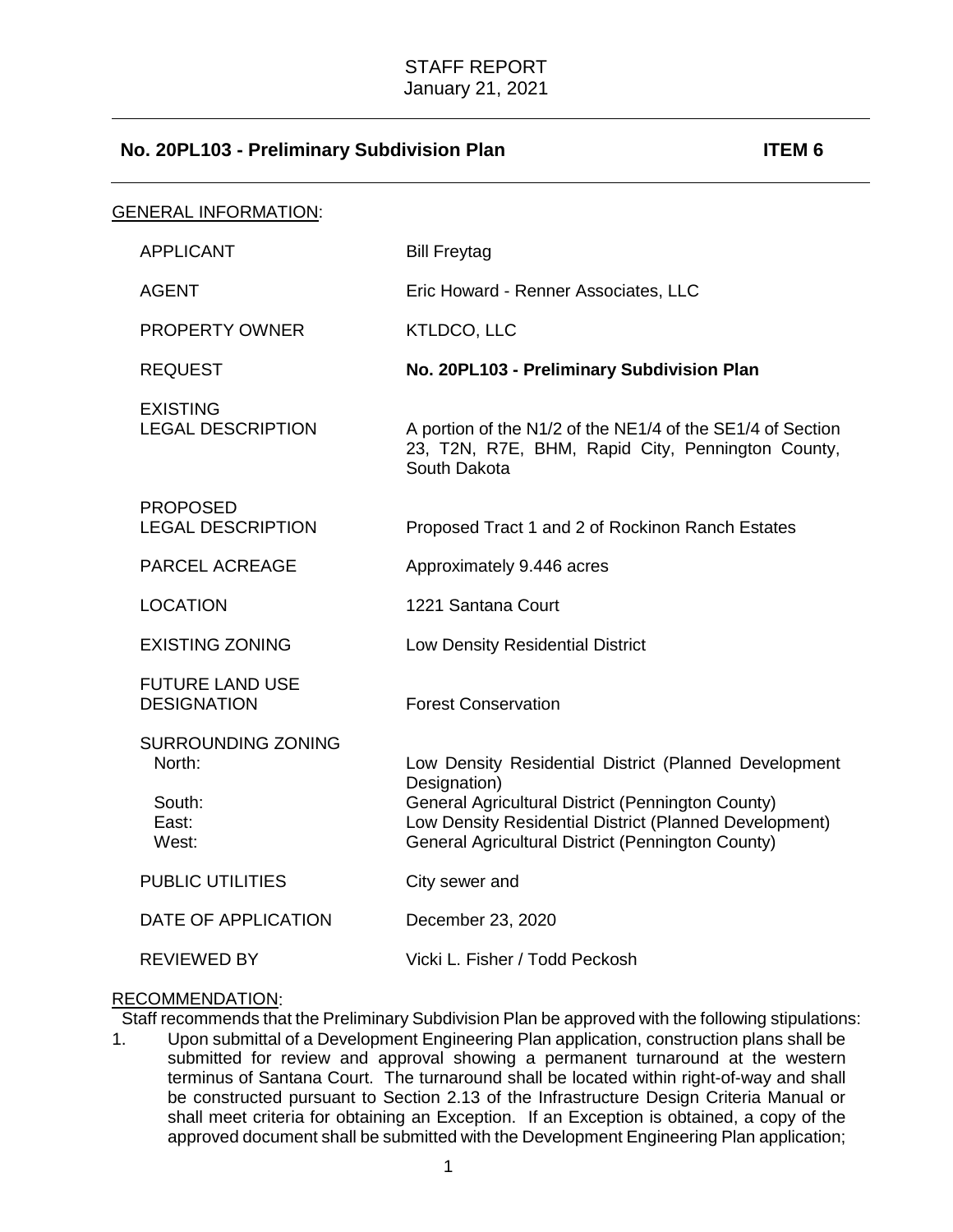- 2. Upon submittal of a Development Engineering Plan application, construction plans for the proposed 49-foot wide access and utility easement shall be submitted for review and approval pursuant to Figure 2-1 of the Infrastructure Design Criteria Manual for a lane place street or shall meet criteria for obtaining an Exception. If an Exception is obtained, a copy of the approved document shall be submitted with the Development Engineering Plan application;
- 3. Upon submittal of a Development Engineering Plan application, construction plans shall be submitted for review and approval show a manhole in lieu of a cleanout at the western terminus of Santana Court or shall meet criteria for obtaining an Exception. If an Exception is obtained, a copy of the approved document shall be submitted with the Development Engineering Plan application;
- 4. Upon submittal of a Development Engineering Plan application, a cost estimate for the required subdivision improvements shall be submitted for review and approval;
- 5 Prior to approval of the Development Engineering Plan application, a Development Agreement shall be entered into with the City for all public improvements;
- 6. Prior to approval of the Development Engineering Plan application, engineering design reports (in part to include water, sewer, drainage, and pavement) required for construction approval shall be accepted and agreements required for construction approval shall be executed pursuant to Chapter 1.15 of the Infrastructure Design Criteria Manual. In addition, permits required for construction shall be approved and issued and construction plans shall be accepted in accordance with the Infrastructure Design Criteria Manual. All final engineering reports shall be signed and sealed by a Professional Engineer and contain a Certification Statement of Conformance with City Standards, as required by the Infrastructure Design Criteria Manual;
- 7. Prior to submittal of a Final Plat application, the plat document shall be revised to show the proposed access and utility easement as a "private" access and utility easement;
- 8. Prior to submittal of a Final Plat application, the plat document shall be revised to show Tract 1 and Tract 2 abutting a public right-of-way (street) a minimum distance of 25 feet each pursuant to Chapter 17.10.050.E of the Rapid City Municipal Code or a Zoning Exception shall be obtained to reduce the distance to 24.5 feet as currently shown;
- 9. Upon submittal of a Final Plat application, surety for any required subdivision improvements that have not been completed shall be posted and the subdivision inspection fees shall be paid; and,
- 10. Prior to the City's acceptance of the public improvements, a warranty surety shall be submitted for review and approval as required.

### GENERAL COMMENTS:

The applicant has submitted a Preliminary Subdivision Plan to create two residential lots, leaving a 40 acre unplatted balance. The lots are to be sized 5.11 acres and 4.336 acres, respectively, and will be known as Tracts 1 and 2 of Rockinon Ranch Estates.

The property is located at the western terminus of Santana Court. On May 23, 2019, the Planning Commission approved a Conditional Use Permit to allow an over-size garage to be constructed on the property. Building permit(s) have been issued for the garage and for a residence. The garage has been constructed. The residence is not yet constructed on the property. Tract 1 is currently void of any structural development.

A Preliminary Subdivision Plan is a tentative plan of a proposed subdivision requiring the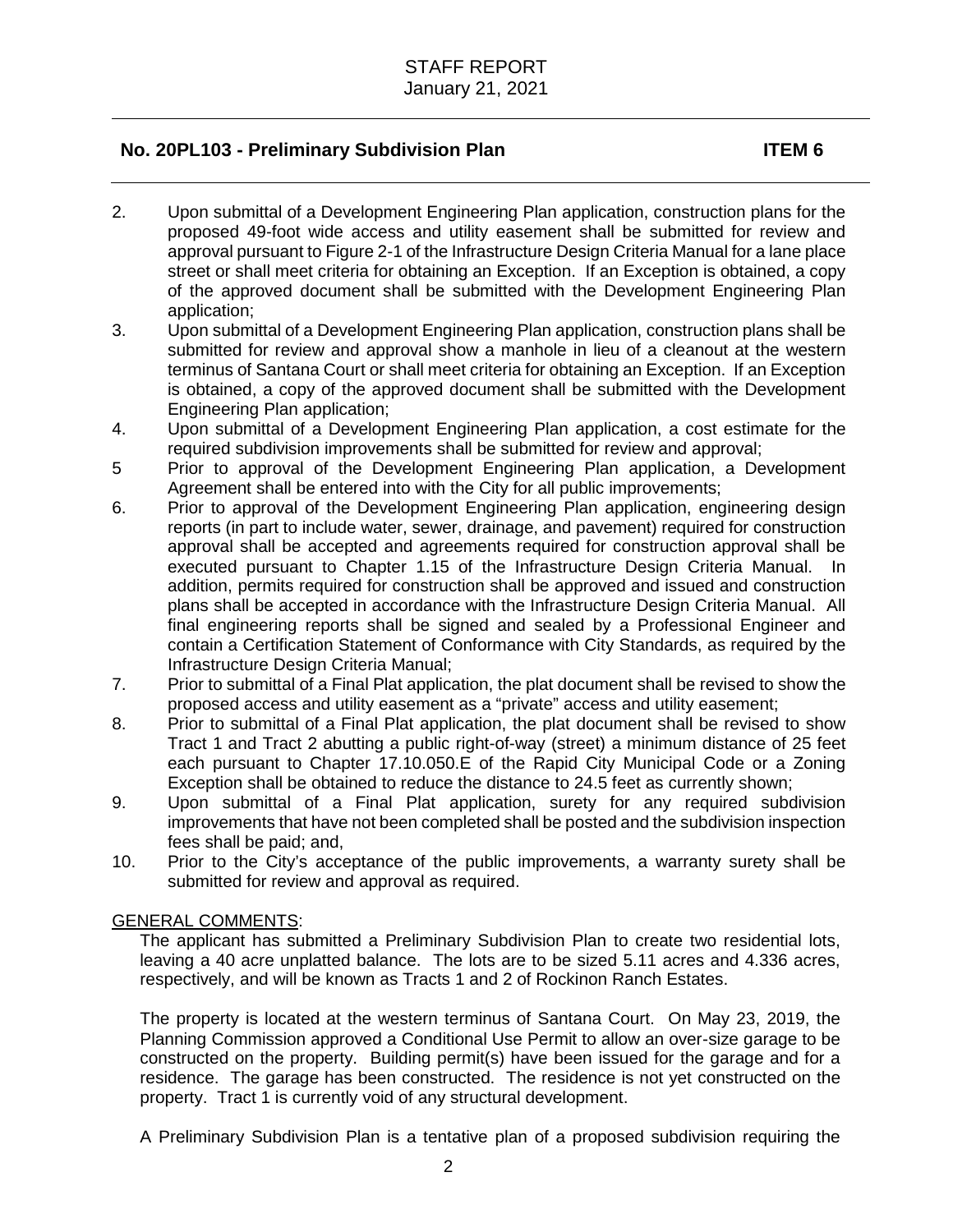installation of public improvements. Approval of a Preliminary Subdivision Plan by the City Council is required before an applicant can proceed with Development Engineering Plans and a Final Plat application for all or part of the area within the Preliminary Subdivision Plan application.

### STAFF REVIEW:

Staff has reviewed the Preliminary Subdivision Plan and has noted the following considerations:

Zoning: The property is currently zoned Low Density Residential District which requires a minimum lot size of 6,500 square feet. The proposed lots exceed the minimum lot size requirement. In addition, the residence and garage located on Tract 2 are permitted uses in the Low Density Residential District. Future development of Tract 1 must also comply with the Low Density Residential District.

The City's Future Land Use Plan identifies the appropriate use of the property as Forest Conservation which encourages a minimum lot size of three acres. As noted above, the two lots are 5.11 acres and 4.336 acres in size. As such, the proposed plat is in compliance with the City's Comprehensive Plan.

- Santana Court: Santana Court serves as access to the proposed lots and currently terminates at the east lot line of the subject property. The original Master Plan for Rockinon Ranch Estates identified Santana Court extending further west. Since the revised layout shows the street terminating in its current location, a permanent turnaround must be provided. As such, upon submittal of a Development Engineering Plan application, construction plans must be submitted for review and approval for the permanent turnaround. The turnaround must be located within right-of-way and must be constructed pursuant to Section 2.13 of the Infrastructure Design Criteria Manual or must meet criteria for obtaining an Exception. If an Exception is obtained, a copy of the approved document must be submitted with the Development Engineering Plan application.
- Lot configuration: Chapter 17.10.050.E of the Rapid City Municipal Code requires each lot to abut a public street a minimum distance of 25 feet. The proposed plat shows that the two proposed lots will abut Santana Court a distance of 24.5 feet each. As such, prior to submittal of a Final Plat application, a Zoning Exception must be obtained to reduce the distance to 24.5 feet or the plat document must be revise to comply with the requirement. Please note that if a turnaround is provided at the end of Santana Court and is located in right-of-way, this issue is resolved.
- Access and Utility Easement: The plat identifies a proposed 49-foot wide access and utility easement extending west from the terminus of Santana Court to serve as access to the two proposed lots and the unplatted balance. Upon submittal of a Development Engineering Plan application, construction plans for the proposed easement must be submitted for review and approval pursuant to Figure 2-1 of the Infrastructure Design Criteria Manual for a lane place street or must meet criteria for obtaining an Exception. If an Exception is obtained, a copy of the approved document must be submitted with the Development Engineering Plan application.